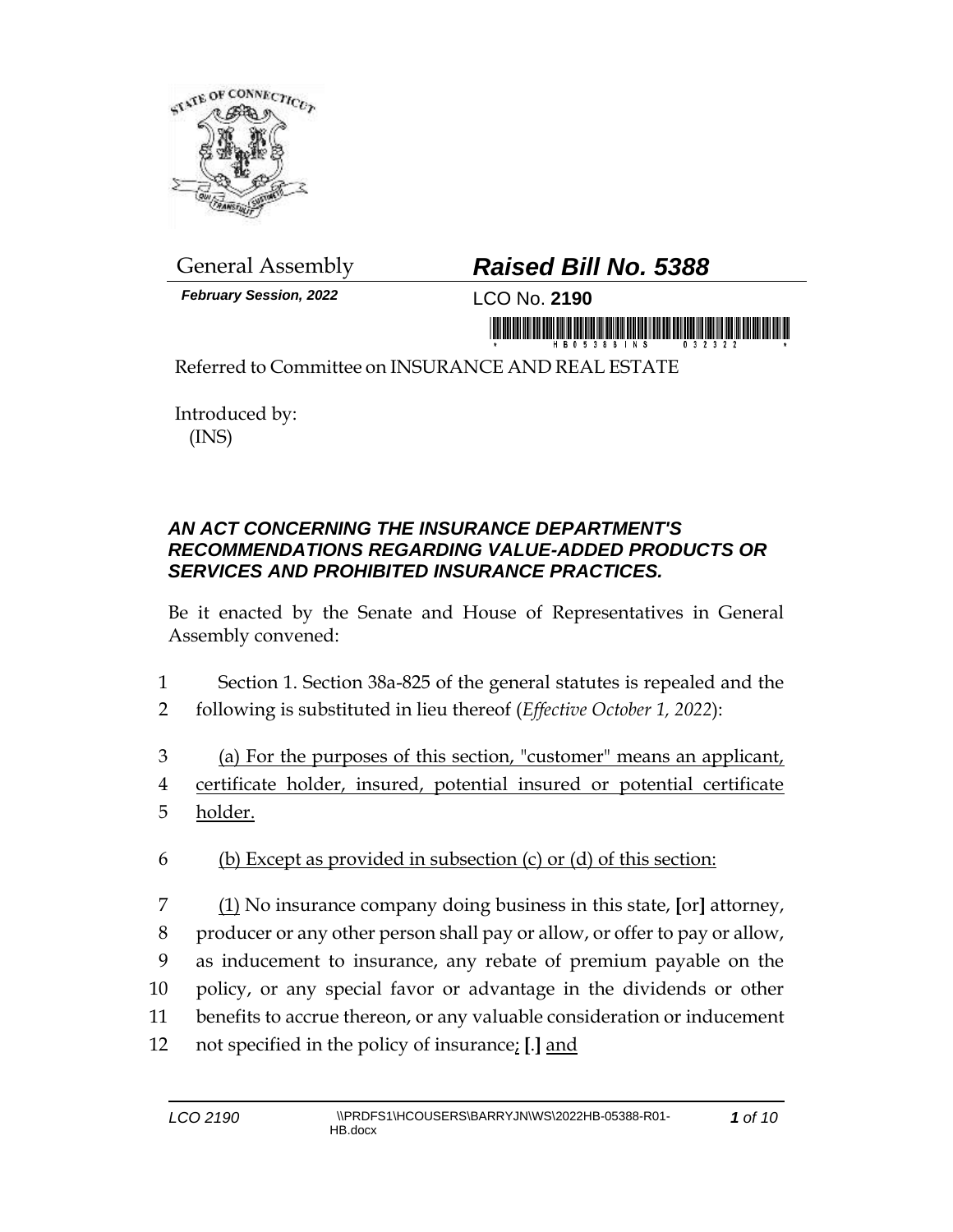## (2) No person shall: **[**receive**]**

 (A) Receive or accept from any insurance company, **[**or**]** attorney, producer or any other person, as inducement to insurance, any **[**such**]** rebate of premium payable on the policy, or any special favor or advantage in the dividends or other **[**benefit**]** benefits to accrue thereon, or any valuable consideration or inducement not specified in the policy of insurance; **[**. No person shall be**]** or

 (B) Be excused from testifying or from producing any books, papers, contracts, agreements or documents, at the trial of any other person charged with the violation of any provision of this section or of section 38a-446, on the ground that such testimony or evidence may tend to incriminate **[**him, but no person**]** such person, provided such person shall not be prosecuted for any act concerning which **[**he**]** such person is compelled to so testify or produce documentary or other evidence **[**, except**]** unless such prosecution is for perjury committed in so testifying.

28 (c) (1) An insurance company doing business in this state, attorney,

producer or any other person may offer or provide to a customer in this

state, at no cost or a reduced cost, a value-added product or service that

- is not specified in the customer's insurance policy if:
- (A) Such value-added product or service:

(i) Relates to the insurance coverage provided under the customer's

- insurance policy; and
- (ii) Is primarily designed to:
- (I) Provide loss mitigation or loss control;
- (II) Reduce claim costs or claim settlement costs;

(III) Provide education about liability risks or risk of loss to persons

- 39 or property;
- (IV) Monitor or assess risk, identify sources of risk or develop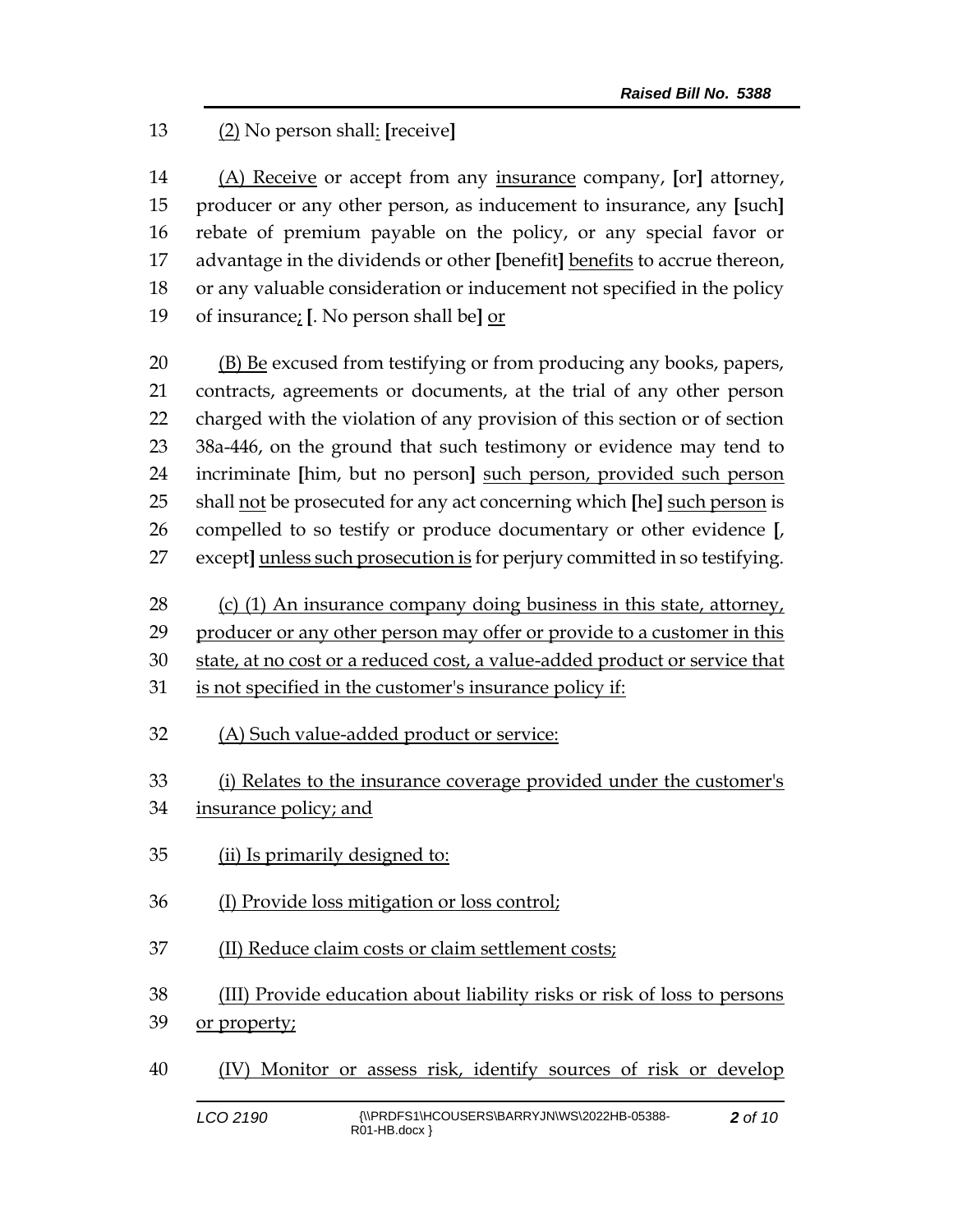- strategies for eliminating or reducing risk;
- (V) Enhance health;
- (VI) Enhance financial wellness through items including, but not
- limited to, education and financial planning services;
- (VII) Provide post-loss services;
- (VIII) Incentivize behavioral changes to improve the health, or reduce the risk of death or disability, of a customer; or
- (IX) Assist in the administration of employee or retiree benefit
- insurance coverage;

 (B) The cost to the insurance company, attorney, producer or other person offering or providing such value-added product or service for the customer is, in the opinion of the commissioner, reasonable in

- comparison to the customer's premiums or insurance coverage;
- (C) The insurance company, attorney, producer or other person
- offering or providing such value-added product or service ensures that
- the customer receives contact information to assist the customer with
- questions regarding such value-added product or service;
- (D) Such value-added product or service is offered and provided in a manner that, in the opinion of the commissioner, is not unfairly discriminatory; and
- (E) The availability of such value-added product or service is based on documented and objective criteria, which the insurance company, attorney, producer or other person offering or providing such value- added product or service shall maintain and produce to the commissioner upon the commissioner's request for said criteria.
- (2) If an insurance company doing business in this state, attorney, producer or other person does not have sufficient evidence to demonstrate to the commissioner that a value-added product or service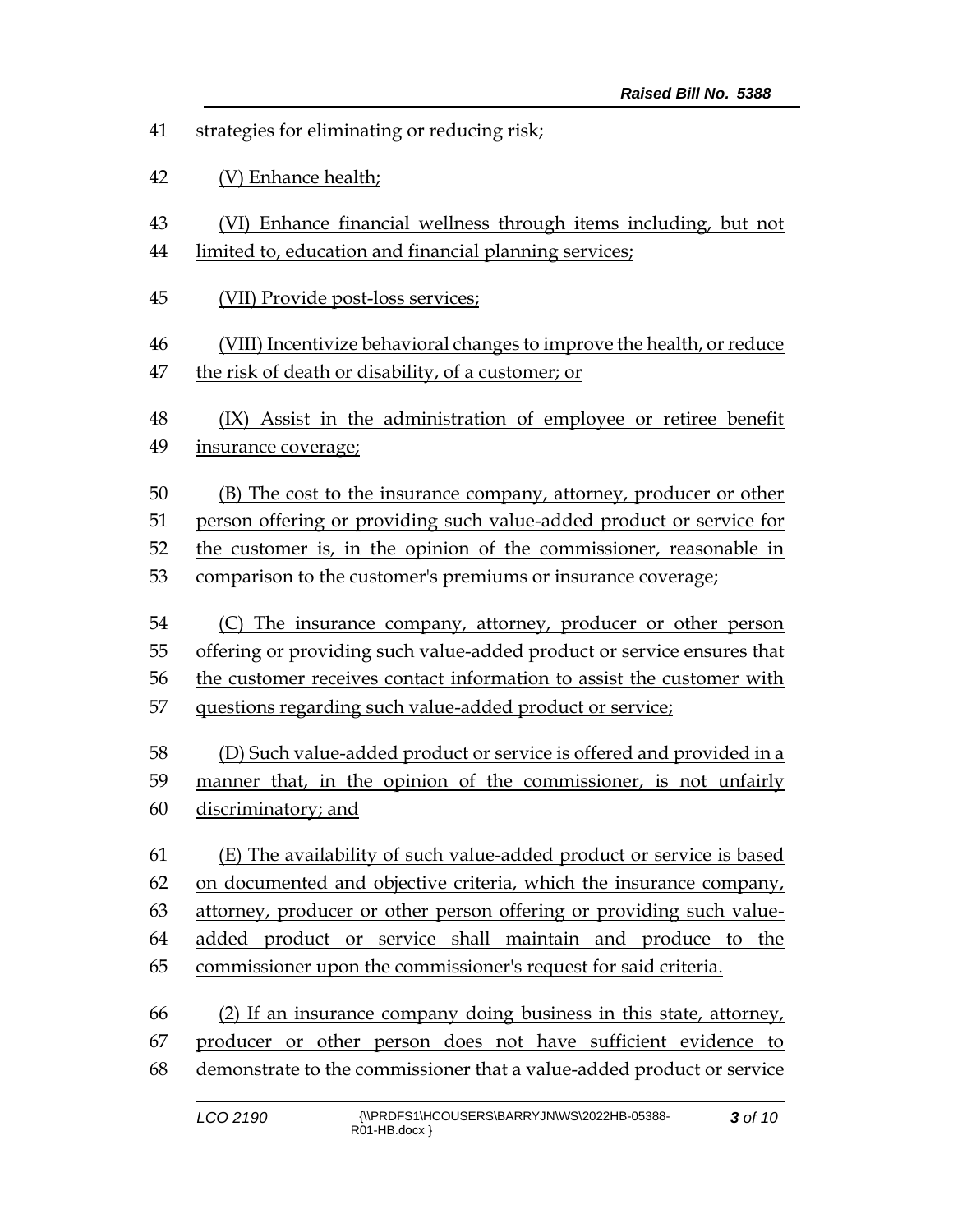| 69 | satisfies the criteria established in subparagraph $(A)$ of subdivision $(1)$ |  |  |
|----|-------------------------------------------------------------------------------|--|--|
| 70 | of this subsection, but believes, in good faith, that the value-added         |  |  |
| 71 | product or service satisfies said criteria, the insurance company,            |  |  |
| 72 | attorney, producer or other person may offer and provide such value-          |  |  |
| 73 | added product or service to customers in this state as part of a pilot or     |  |  |
| 74 | testing program for not more than one year, provided:                         |  |  |
| 75 | (A) Such value-added product or service is offered and provided to            |  |  |
| 76 | customers in a manner that, in the opinion of the commissioner, is not        |  |  |
| 77 | unfairly discriminatory; and                                                  |  |  |
| 78 | (B) Such insurance company, attorney, producer or other person:               |  |  |
| 79 | (i) Provides advance notice to the commissioner, in a form and                |  |  |
| 80 | manner prescribed by the commissioner, that such insurance company,           |  |  |
| 81 | attorney, producer or other person intends to commence such pilot or          |  |  |
| 82 | testing program; and                                                          |  |  |
| 83 | (ii) Shall not commence such pilot or testing program if the                  |  |  |
| 84 | commissioner notifies such insurance company, attorney, producer or           |  |  |
| 85 | other person, in a form and manner prescribed by the commissioner and         |  |  |
| 86 | not later than twenty-one days after the commissioner receives notice         |  |  |
| 87 | pursuant to subparagraph (B)(i) of this subdivision, that the                 |  |  |
| 88 | commissioner has determined such insurance company, attorney,                 |  |  |
| 89 | producer or other person shall not commence such pilot or testing             |  |  |
| 90 | program.                                                                      |  |  |
|    |                                                                               |  |  |
| 91 | (d) An insurance company doing business in this state, attorney,              |  |  |
| 92 | producer or any other person may offer or give a noncash gift, item or        |  |  |
| 93 | service to or on behalf of a customer:                                        |  |  |
| 94 | (1) In connection with the marketing, sale, purchase or retention of a        |  |  |
| 95 | contract of insurance, provided:                                              |  |  |
| 96 | (A) The cost of the noncash gift, item or service does not exceed an          |  |  |
| 97 | amount that the commissioner, in the commissioner's discretion, deems         |  |  |
| 98 | reasonable per policy year per term;                                          |  |  |
|    |                                                                               |  |  |
|    |                                                                               |  |  |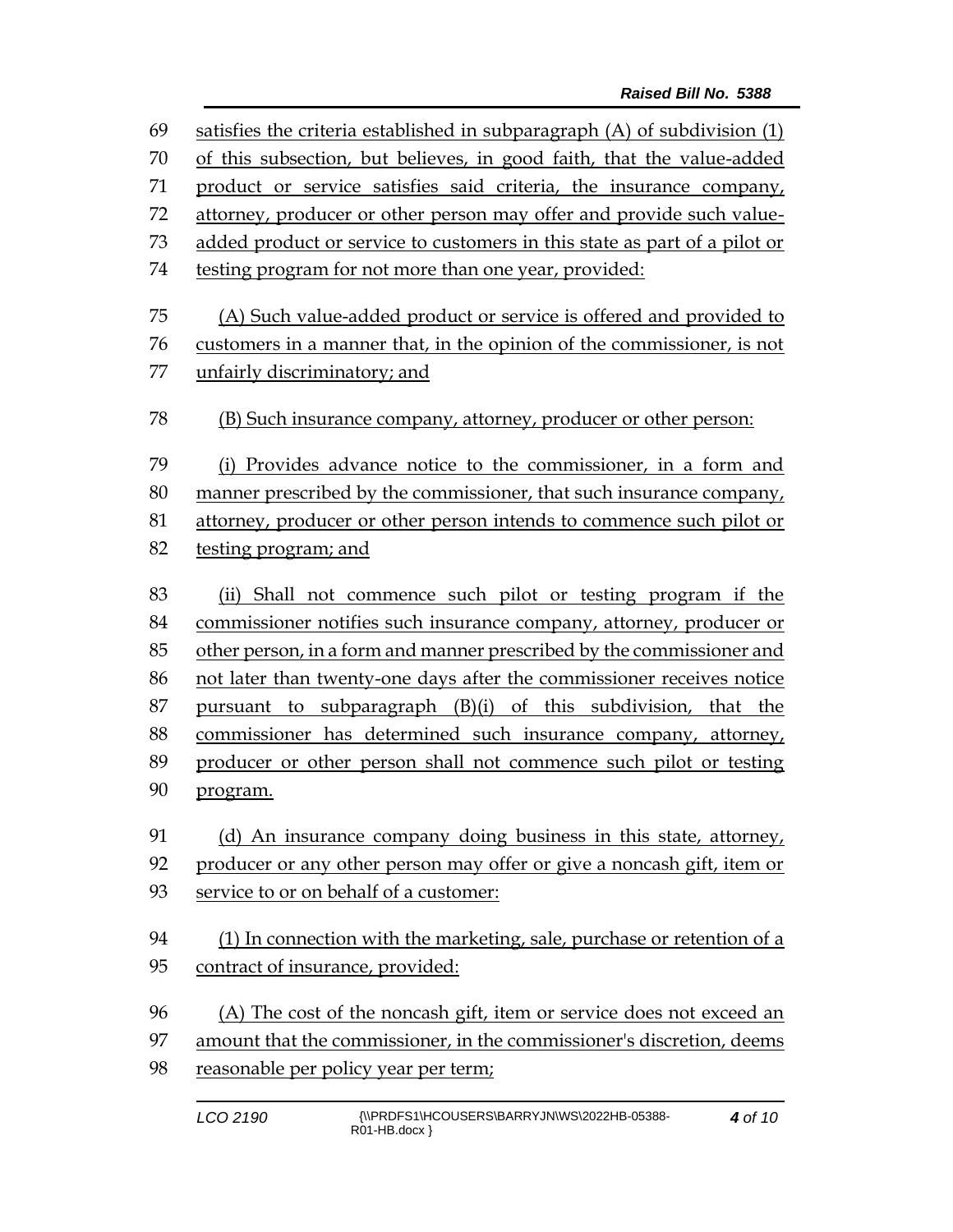| 99<br>100 | (B) The offer is made in a manner that, in the commissioner's opinion,<br>is not unfairly discriminatory; and |  |  |
|-----------|---------------------------------------------------------------------------------------------------------------|--|--|
|           |                                                                                                               |  |  |
| 101       | (C) The customer is not required to purchase, continue to purchase                                            |  |  |
| 102       | or renew an insurance policy in exchange for the noncash gift, item or                                        |  |  |
| 103       | service; or                                                                                                   |  |  |
| 104       | (2) To a commercial or institutional customer in connection with the                                          |  |  |
| 105       | marketing, purchase or retention of a contract of insurance, provided:                                        |  |  |
| 106       | (A) The cost of the noncash gift, item or service is, in the                                                  |  |  |
| 107       | commissioner's opinion, reasonable in comparison to the premium or                                            |  |  |
| 108       | proposed premium of the contract of insurance;                                                                |  |  |
| 109       | (B) The cost of the noncash gift, item or service is not included in any                                      |  |  |
| 110       | amount charged to another person;                                                                             |  |  |
| 111       | (C) The offer is made in a manner that, in the commissioner's opinion,                                        |  |  |
| 112       | is not unfairly discriminatory; and                                                                           |  |  |
| 113       | (D) The customer is not required to purchase, continue to purchase                                            |  |  |
| 114       | or renew an insurance policy in exchange for the noncash gift, item or                                        |  |  |
| 115       | service.                                                                                                      |  |  |
| 116       | (e) No insurance company doing business in this state, attorney,                                              |  |  |
| 117       | producer or any other person, shall:                                                                          |  |  |
| 118       | (1) Offer or provide insurance as an inducement to purchase another                                           |  |  |
| 119       | <u>policy; or</u>                                                                                             |  |  |
| 120       | (2) Use the word "free", the phrase "no cost" or any word or phrase of                                        |  |  |
| 121       | similar import in any advertisement.                                                                          |  |  |
| 122       | (f) The commissioner may adopt regulations, in accordance with the                                            |  |  |
| 123       | provisions of chapter 54, to carry out the purposes of this section.                                          |  |  |
| 124       | Sec. 2. Section 38a-623 of the general statutes is repealed and the                                           |  |  |
| 125       | following is substituted in lieu thereof (Effective October 1, 2022):                                         |  |  |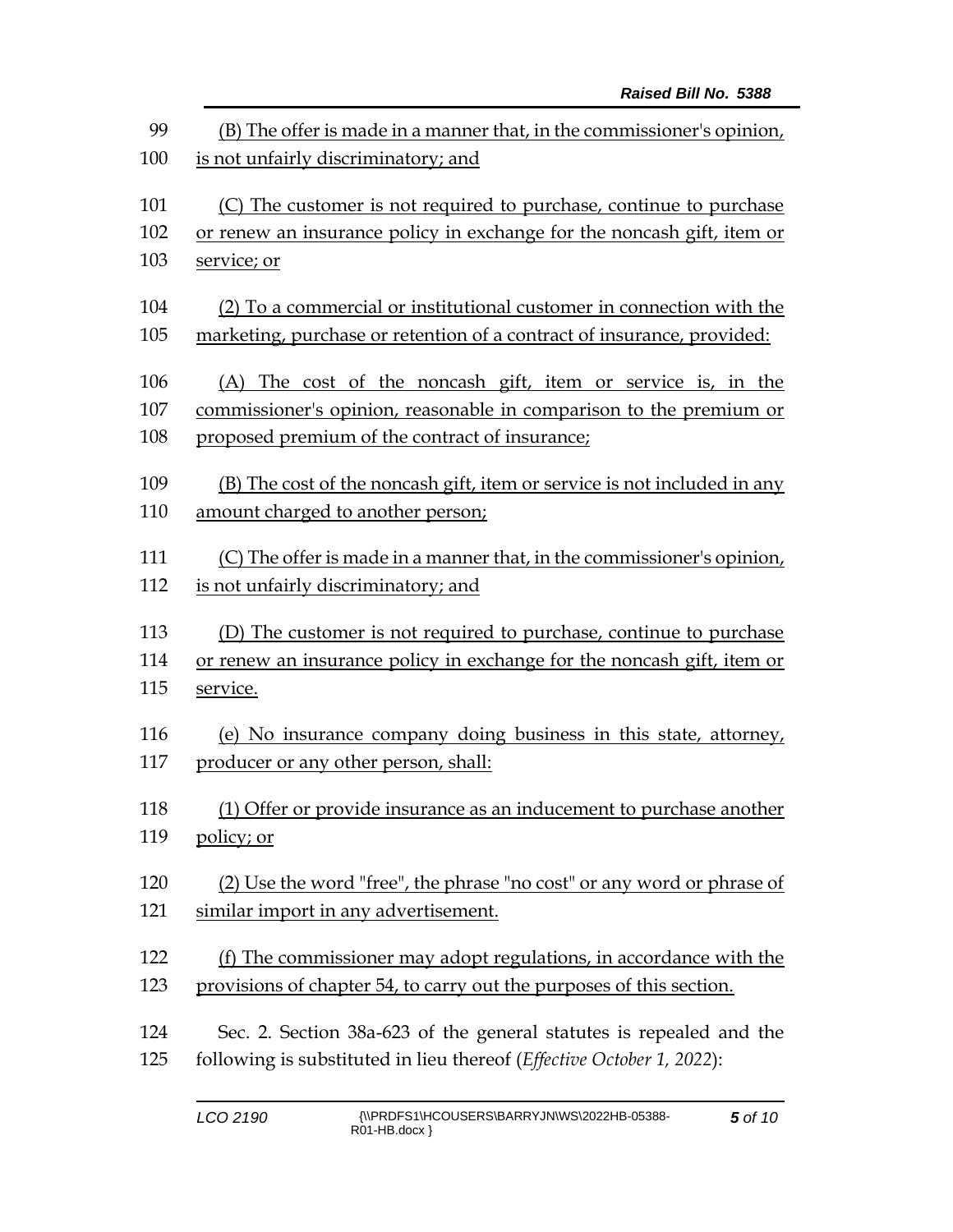(a) For the purposes of this section, "customer" means an applicant, certificate holder, insured, potential insured or potential certificate holder.

(b) Except as provided in subsection (c) or (d) of this section:

130 (1) No society doing business in this state shall make or permit any unfair discrimination between insured members of the same class and equal expectation of life in the premiums charged for certificates of insurance, in the dividends or other benefits payable thereon or in any other of the terms and conditions of the contracts it makes; **[**.**]**

 (2) No society, by itself, or any other party, and no agent or solicitor, personally, or by any other party, shall offer, promise, allow, give, set off or pay, directly or indirectly, any valuable consideration or inducement to or for insurance, on any risk authorized to be taken by such society, which is not specified in the certificate **[**.**]** of insurance; and

 (3) No member shall receive or accept, directly or indirectly, any rebate of premium, or part thereof, or agent's or solicitor's commission thereon, payable on any certificate of insurance or receive or accept any favor or advantage or share in the dividends or other benefits to accrue on, or any valuable consideration or inducement not specified in, the contract of insurance.

 (c) (1) A society, agent, solicitor or any other party may offer or provide to a customer in this state, at no cost or a reduced cost, a value-

added product or service that is not specified in the customer's

- insurance policy if:
- (A) Such value-added product or service:

 (i) Relates to the insurance coverage provided under the customer's insurance policy; and

(ii) Is primarily designed to: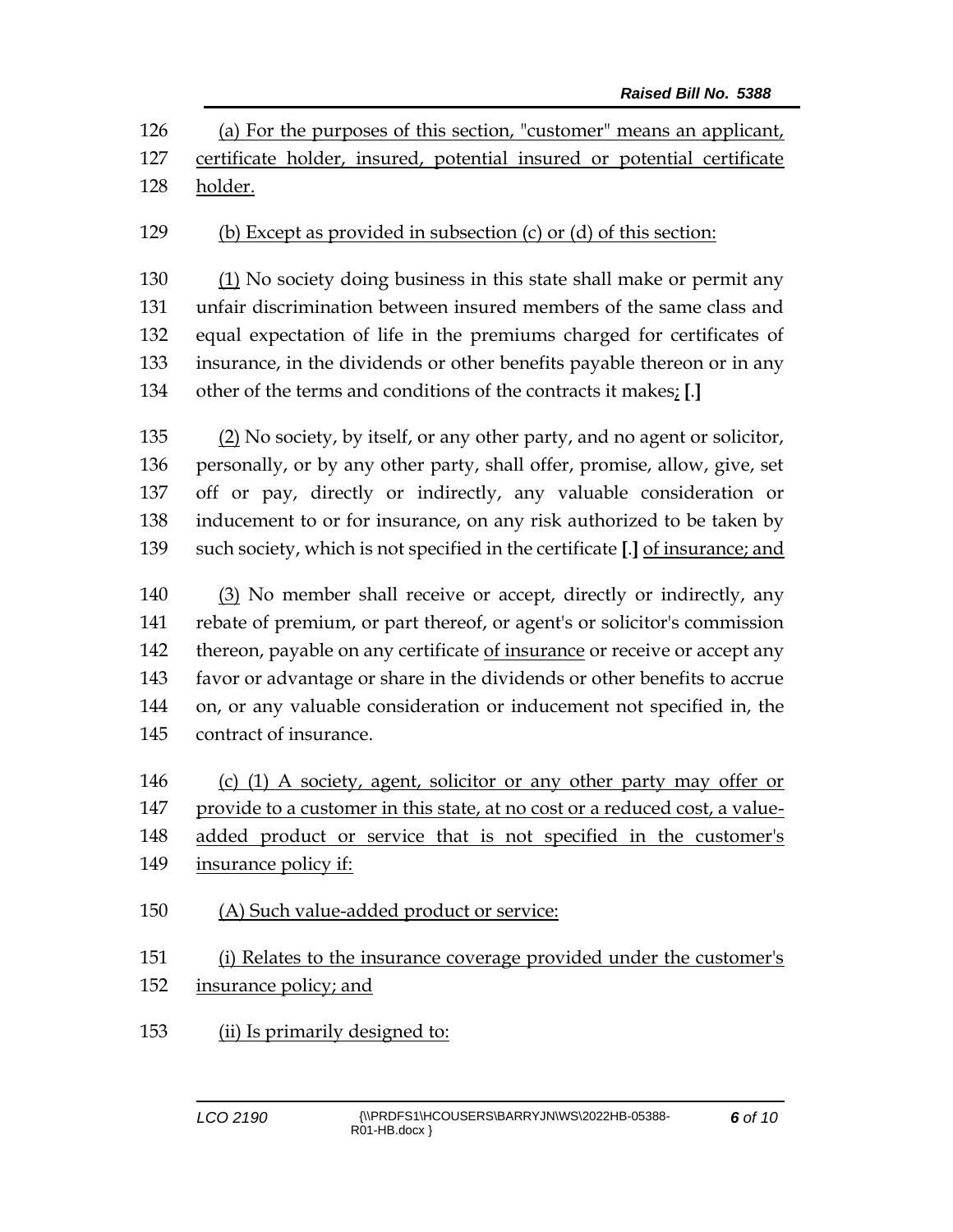| 154 | (I) Provide loss mitigation or loss control;                             |
|-----|--------------------------------------------------------------------------|
| 155 | (II) Reduce claim costs or claim settlement costs;                       |
| 156 | (III) Provide education about liability risks or risk of loss to persons |
| 157 | or property;                                                             |
| 158 | (IV) Monitor or assess risk, identify sources of risk or develop         |
| 159 | strategies for eliminating or reducing risk;                             |
| 160 | (V) Enhance health;                                                      |
| 161 | (VI) Enhance financial wellness through items including, but not         |
| 162 | limited to, education and financial planning services;                   |
| 163 | (VII) Provide post-loss services;                                        |
| 164 | (VIII) Incentivize behavioral changes to improve the health, or reduce   |
| 165 | the risk of death or disability, of a customer; or                       |
| 166 | (IX) Assist in the administration of employee or retiree benefit         |
| 167 | insurance coverage;                                                      |
| 168 | (B) The cost to the society, agent, solicitor or other party offering or |
| 169 | providing such value-added product or service for the customer is, in    |
| 170 | the opinion of the commissioner, reasonable in comparison to the         |
| 171 | customer's premiums or insurance coverage;                               |
| 172 | (C) The society, agent, solicitor or other party offering or providing   |
| 173 | such value-added product or service ensures that the customer receives   |
| 174 | contact information to assist the customer with questions regarding      |
| 175 | such value-added product or service;                                     |
| 176 | (D) Such value-added product or service is offered and provided in a     |
| 177 | manner that, in the opinion of the commissioner, is not unfairly         |
| 178 | discriminatory; and                                                      |
| 179 | (E) The availability of such value-added product or service is based     |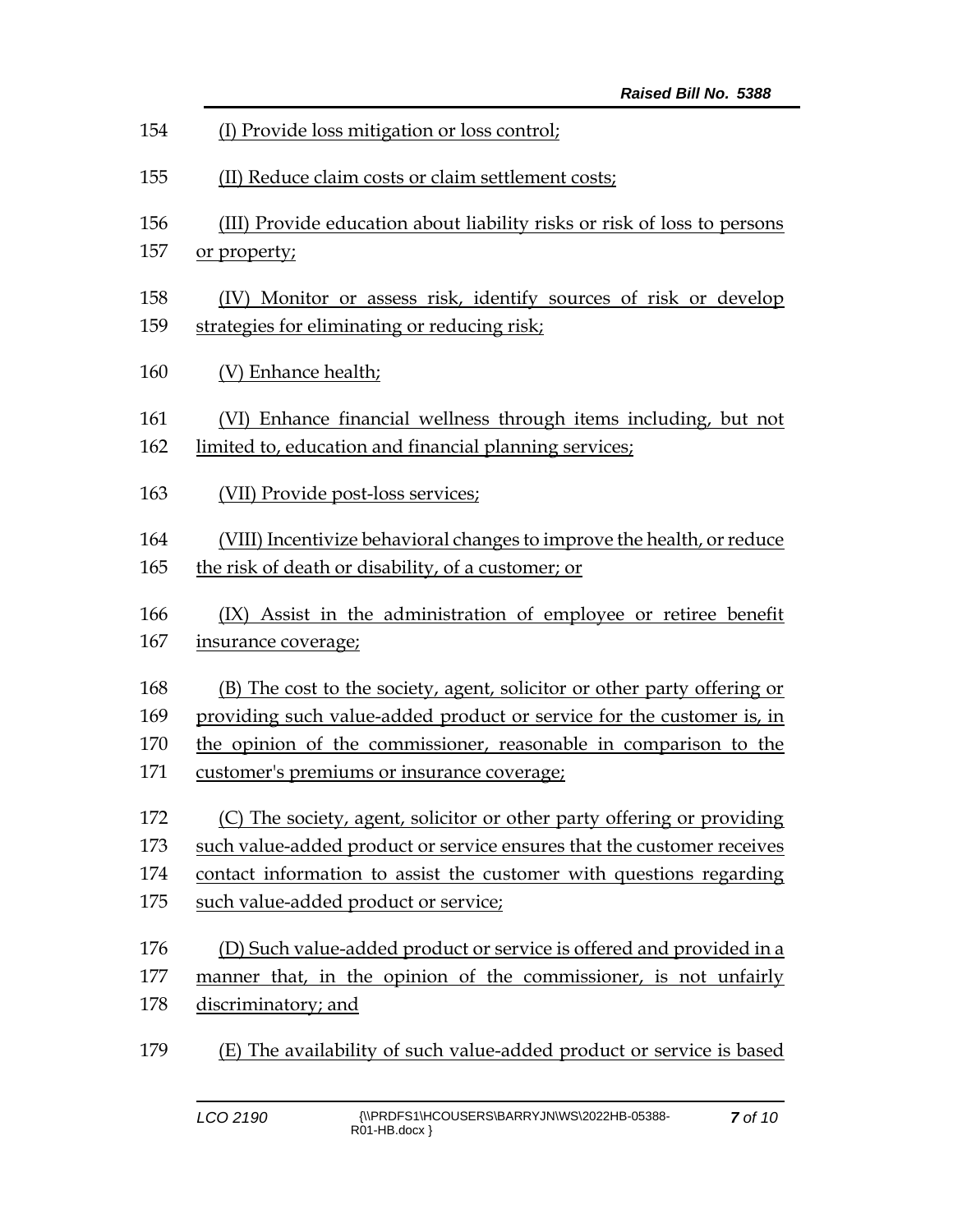on documented and objective criteria, which the society, agent, solicitor or other party offering or providing such value-added product or service shall maintain and produce to the commissioner upon the commissioner's request for said criteria.

 (2) If a society, agent, solicitor or any other party does not have sufficient evidence to demonstrate to the commissioner that a value- added product or service satisfies the criteria established in subparagraph (A) of subdivision (1) of this subsection, but believes, in good faith, that the value-added product or service satisfies said criteria, the society, agent, solicitor or other party may offer and provide such value-added product or service to customers in this state as part of a 191 pilot or testing program for not more than one year, provided:

(A) Such value-added product or service is offered and provided to

customers in a manner that, in the opinion of the commissioner, is not

- unfairly discriminatory; and
- (B) Such society, agent, solicitor or other party:

 (i) Provides advance notice to the commissioner, in a form and manner prescribed by the commissioner, that such society, agent, solicitor or other party intends to commence such pilot or testing program; and

 (ii) Shall not commence such pilot or testing program if the commissioner notifies such society, agent, solicitor or other party, in a form and manner prescribed by the commissioner and not later than twenty-one days after the commissioner receives notice pursuant to subparagraph (B)(i) of this subdivision, that the commissioner has determined such society, agent, solicitor or other party shall not commence such pilot or testing program.

209 (1) In connection with the marketing, sale, purchase or retention of a

<sup>207 (</sup>d) A society, agent, solicitor or any other party may offer or give a 208 noncash gift, item or service to or on behalf of a customer: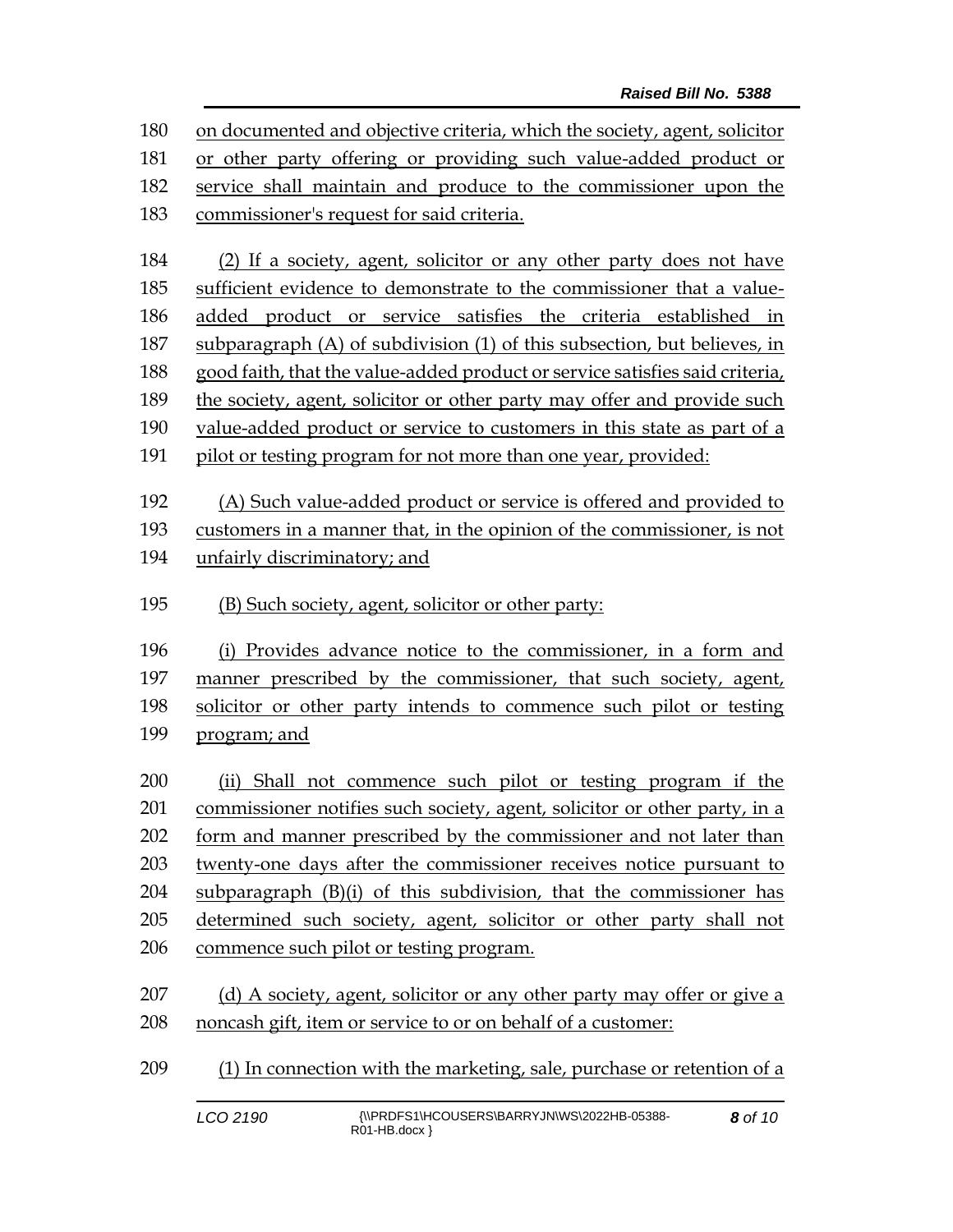| 210 | contract of insurance, provided:                                         |  |  |
|-----|--------------------------------------------------------------------------|--|--|
| 211 | (A) The cost of the noncash gift, item or service does not exceed an     |  |  |
| 212 | amount that the commissioner, in the commissioner's discretion, deems    |  |  |
| 213 | reasonable per policy year per term;                                     |  |  |
| 214 | (B) The offer is made in a manner that, in the commissioner's opinion,   |  |  |
| 215 | is not unfairly discriminatory; and                                      |  |  |
| 216 | (C) The customer is not required to purchase, continue to purchase       |  |  |
| 217 | or renew an insurance policy in exchange for the noncash gift, item or   |  |  |
| 218 | service; or                                                              |  |  |
| 219 | (2) To a commercial or institutional customer in connection with the     |  |  |
| 220 | marketing, purchase or retention of a contract of insurance, provided:   |  |  |
| 221 | (A) The cost of the noncash gift, item or service is, in the             |  |  |
| 222 | commissioner's opinion, reasonable in comparison to the premium or       |  |  |
| 223 | proposed premium of the contract of insurance;                           |  |  |
| 224 | (B) The cost of the noncash gift, item or service is not included in any |  |  |
| 225 | amount charged to another person;                                        |  |  |
| 226 | (C) The offer is made in a manner that, in the commissioner's opinion,   |  |  |
| 227 | is not unfairly discriminatory; and                                      |  |  |
| 228 | (D) The customer is not required to purchase, continue to purchase       |  |  |
| 229 | or renew an insurance policy in exchange for the noncash gift, item or   |  |  |
| 230 | service.                                                                 |  |  |
| 231 | (e) No society, agent, solicitor or any other party shall:               |  |  |
| 232 | (1) Offer or provide insurance as an inducement to purchase another      |  |  |
| 233 | policy; or                                                               |  |  |
| 234 | (2) Use the word "free", the phrase "no cost" or any word or phrase of   |  |  |
| 235 | similar import in any advertisement.                                     |  |  |